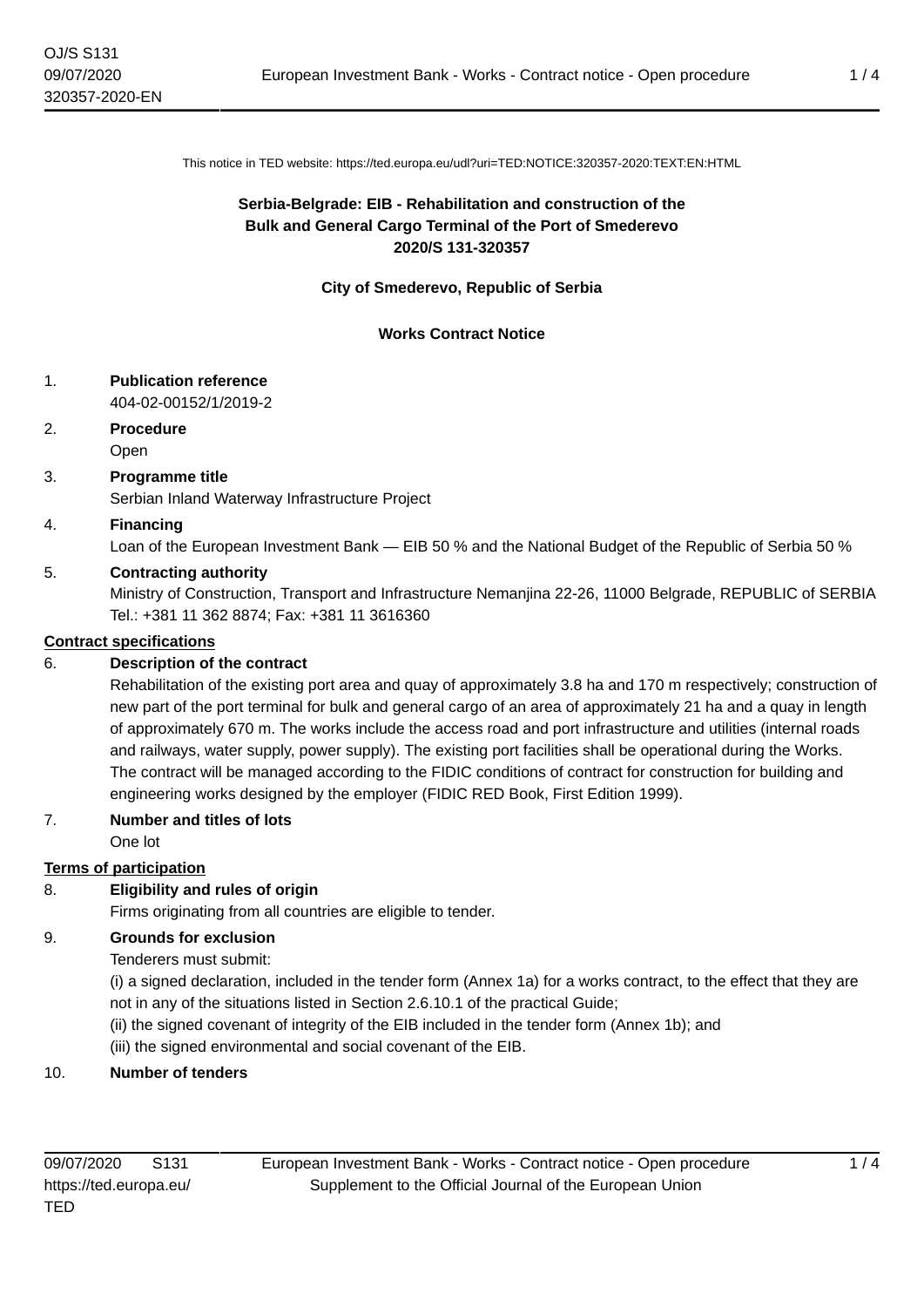Tenderers may submit only one tender per lot. Tenders for parts of a lot will not be considered. Any tenderer may state in its tender that it would offer a discount in the event that its tender is accepted for more than one lot. Tenderers may not submit a tender for a variant solution in addition to their tender for the works required in the tender dossier.

### 11. **Tender guarantee**

Tenderers must provide a tender guarantee of EUR 1 100 000.00 (One million one hundred thousand euro) when submitting their tender. This guarantee will be released to unsuccessful tenderers once the tender procedure has been completed and to the successful tenderer upon signature of the contract by all parties.

### 12. **Performance guarantee**

The successful tenderer will be asked to provide a performance guarantee of 10 % of the amount of the contract at the signing of the contract. This guarantee must be provided together with the return of the countersigned contract no later than 30 days after the tenderer receives the contract signed by the contracting authority. If the selected tenderer fails to provide such a guarantee within this period, the contract will be void and a new contract may be drawn up and sent to the tenderer which has submitted the next cheapest compliant tender.

### 13. **Information meeting and/or site visit**

A site visit on 11 August 2020 at 9.00 local time will be held by the contracting authority at the following address: 'Nova Luka' street Šalinička bb, Smederevo, Republic of Serbia. Personal identification (ID card or passport) is required to the presented at the entrance as well as the Power of Attorney on behalf of the tenderer for respective representative(s).

A clarification meeting on 11 August 2020 at 13.30 will be held by the contracting authority at the City of Smederevo, first floor, room No 2, Omladinska 1, Smederevo, Republic of Serbia.

#### 14. **Tender validity**

Tenders must remain valid for a period of 90 days after the deadline for submission of tenders. In exceptional circumstances, the contracting authority may, before the validity period expires, request that tenderers extend the validity of tenders for a specific period.

#### 15. **Period of implementation of task**

Forty-eight (48) months from the receipt of the signed contract with the performance guarantee by the contracting authority until issuance of the performance certificate. This period consists of twenty-four (24) months of the time for works completion and 24 months of the defects notification period.

# **Selection and award criteria**

## 16. **Selection criteria**

Economic and financial capacity of the candidate:

1) The average annual audited turnover of the tenderer (individual applicant or consortium members as a whole) must be, in each of three (3) previous financial years for which the accounts are closed, and reported as required at least EUR 55 000 000.00 (Fifty five million euro) or local equivalent at date of individual yearly audits using the converter to EUR rate from

[https://www.nbs.rs/export/sites/default/internet/english/scripts/ondate.html.](https://www.nbs.rs/export/sites/default/internet/english/scripts/ondate.html) Also included shall be the verified report of a legally acceptable accountant in their respective countries to demonstrate the annual turnover for these three (3) previous financial years. In case of consortium, the consortium leader must meet at least 50 % while the other members have to meet each at least 10 % of the requirement.

2) The working capital (current assets less current liabilities) per year over the same three (3) years period must be positive;

3) The candidate shall demonstrate that it has access to sufficient lines of credit and other financial facilities to cover the required construction cash flow (ignoring pre-financing advances) for a period of not less than 6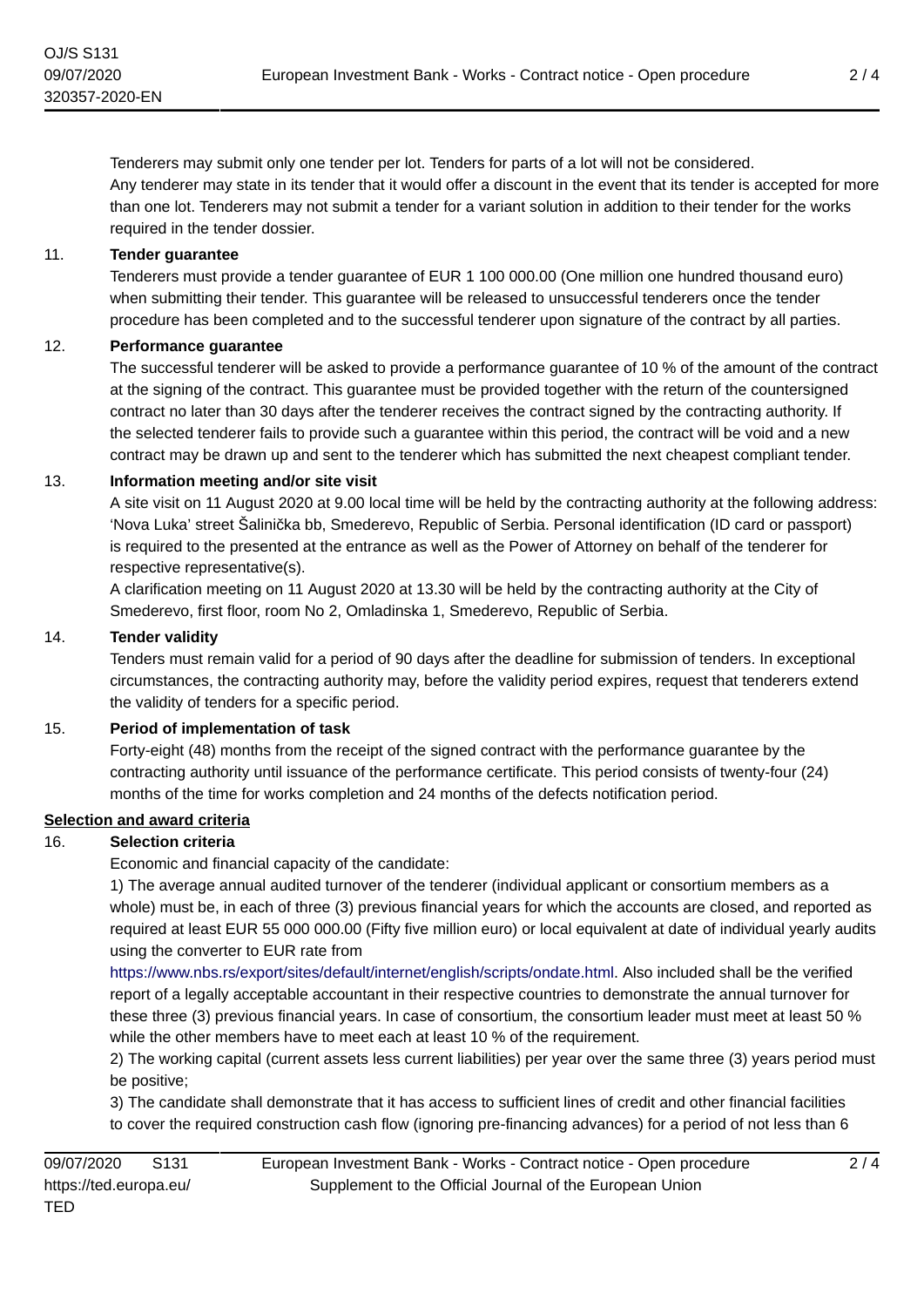months. In any case, the amount of credit available must exceed the equivalent of EUR 13 750 000.00 (thirteen million seven hundred and fifty thousand euro). The statement of available funds in EUR or equivalent in other currency must be provided by the bank named in the financial identification sheet or other financial institution. The statement must clearly indicate that the above-mentioned credit facility is available specifically for this named project.

Technical and professional capacity of the candidate:

The tenderer must have completed in last eight (8) years from the submission date at least two (2) contracts for construction and/or reconstruction and/or extension of port including the relevant port infrastructure comparable to the scope of the subjected contract (at least but not limited to quay/jetty, internal roads and utilities/auxiliary facilities). Minimum value of the referenced projects shall be EUR 15 000 000.00(Fifteen million euro) while at least one (1) reference project shall have the value of not less than EUR 50 000 000.00 EUR (Fifty million euro). At least one referenced project shall be for construction and/or reconstruction and/or extension of inland waterway port.

# 17. **Award criteria**

The most economically advantageous tender is the technically compliant tender with the lowest price.

## **Tendering**

## 18. **How to obtain the tender dossier**

The tender dossier is available from the Ministry of Construction, Transport and Infrastructure, Nemanjina 22-26, 11000 Belgrade, REPUBLIC of SERBIA attn.: Mr. Veljko Kovacevic or via email, using e-mail address: [veljko.kovacevic@mgsi.gov.rs](mailto:veljko.kovacevic@mgsi.gov.rs)

The tender dossier is available for inspection at the premises of the contracting authority, address given under 5 above.

Tenders must be submitted using the standard tender form included in the tender dossier, whose format and instructions must be strictly observed.

Tenderers having questions in reference to this tender should send them in writing to: Ministry of Construction, Transport and Infrastructure, Nemanjina 22-26, 11000 Belgrade, REPUBLIC of SERBIA attn.: Mr. Veljko Kovacevic or via email, using e-mail address: [veljko.kovacevic@mgsi.gov.rs](mailto:veljko.kovacevic@mgsi.gov.rs) (with subject publication reference from point 1) at least twenty one (21) days before the deadline for submission of tenders. Eventual clarifications or minor changes to Tender Dossier will be published at least eleven (11) days prior to submission deadline on the website of DG International Cooperation and Development at [https://webgate.ec.europa.eu/europeaid/](https://webgate.ec.europa.eu/europeaid/onlineservices/index.cfm?do=publi.welcome) [onlineservices/index.cfm?do=publi.welcome](https://webgate.ec.europa.eu/europeaid/onlineservices/index.cfm?do=publi.welcome)

## 19. **Deadline for submission of tenders**

The tenderer's attention is drawn to the fact that there are two different systems for sending tenders: one is by post or private mail service, the other is by hand delivery.

In the first case, the tender must be sent before the date and time limit for submission, as evidenced by the postmark or deposit slip(1), but in the second case it is the acknowledgment of receipt given at the time of the delivery of the tender which will serve as proof.

Deadline for tender submission is 20 October 2020 until 3.30 p.m. local time. Opening hours of the contracting authority is 7.30 a.m. until 3.30 p.m. on working days.

Any tender submitted to the contracting authority after this deadline will not be considered.

The contracting authority may, for reasons of administrative efficiency, reject any tender submitted on time to the postal service but received, for any reason beyond the contracting authority's control, after the effective